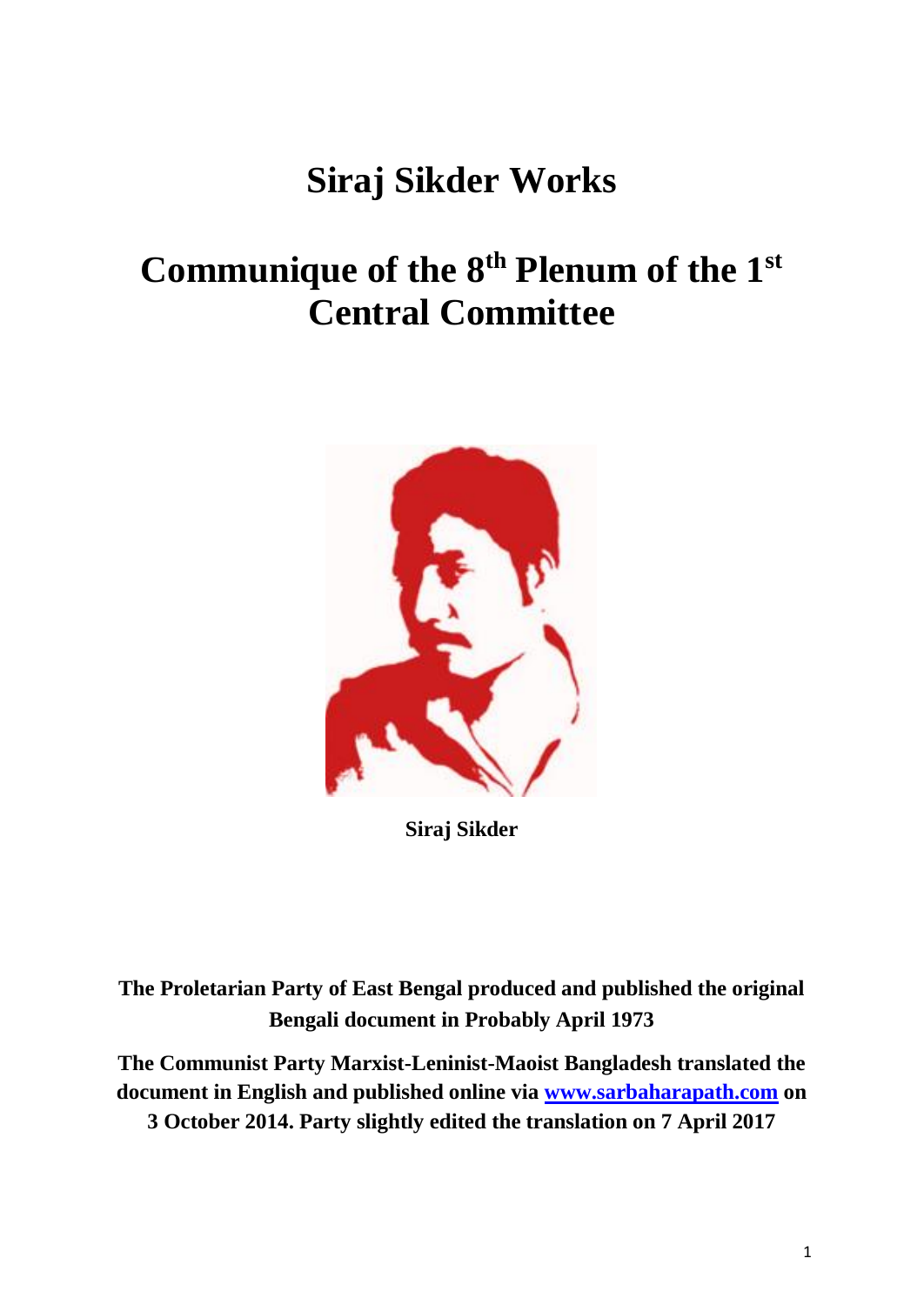The eighth plenum of the 1<sup>st</sup> Central Committee of the Proletarian Party of East Bengal held successfully.

All the members of the Central Committee were present and the Chairman of the Central Committee presided over the meeting.

Among others, the following resolutions were taken in the meeting:

The national revolution aspect is principal in the national democratic revolution of East Bengal.

An organization of national character is needed to carry this National Democratic Revolution.

As a nation is composed of various classes, sections and religious minorities, so the organization that represents them is or should be of national character.

The liberation of the national and lingual minority people living inside the geographic boundary of East Bengal is related to that of the people of East Bengal. Therefore, their representation should be in the organization of national character of East Bengal to include their struggle.

At the present era, without the leadership of the class proletariat, various classes, sections and minority people cannot organize them, nor can they bring own liberation.

Therefore, an organization of national character that has representative of lingual and national minorities should have to be forged, and under its leadership, national democratic revolution should be carried and completed.

The name of that organization of national character is National Liberation Front of East Bengal.

If we can properly carry forward party, front and patriotic force, the victory of revolution is inevitable.

So, we are taking the decision of forming National Liberation Front.

• The Meeting decides to forge the following organizations. These organizations will work secretly in enemy areas and openly-semi openly in liberated areas.

▬ Workers and Employees Liberation Society

▬ Students-Youth Liberation Society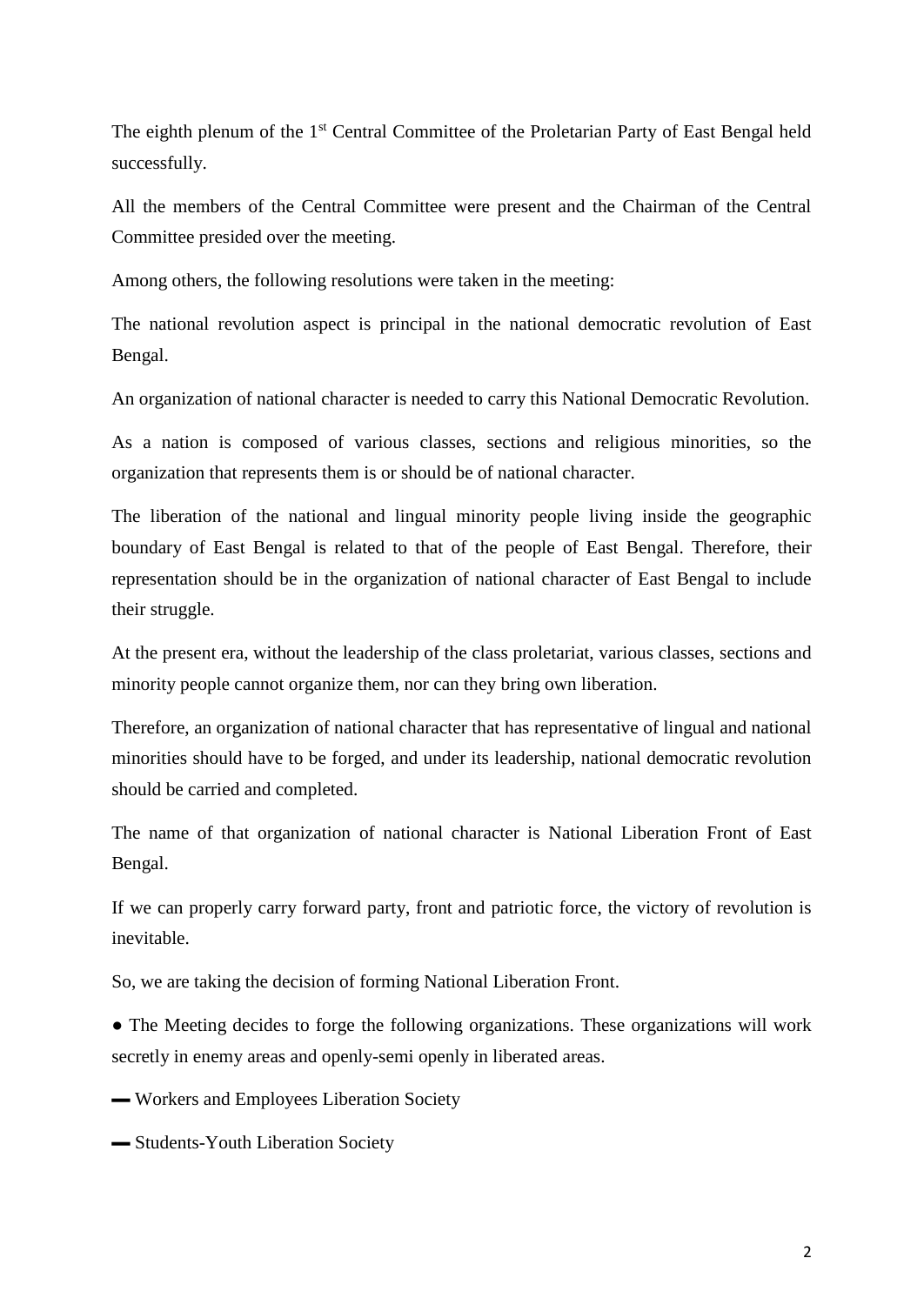- ▬ Religious Minorities Liberation Society
- ▬ Patriotic Ulama Society
- ▬ Liberation Society for Women, Art-Culture, Newspaper and Literature
- ▬ Patriotic Businessmen and Industrialists Society
- ▬ Peasants Liberation Society
- ▬ National Minorities Liberation Council
- ▬ To forge organizations for fishermen, snake-charmers and other professional basis

The Meeting appoints particular comrades to organize those mass organizations. With approval of proper level, they will form necessary committees and groups.

Every region will organize people in the above-mentioned mass organizations.

● The meeting formed the Supreme Commanders of the Armed Patriotic Force of East Bengal.

Siraj Sikder was appointed as the Chairman of the Supreme Commanders and Supreme Commander-in-Chief and Political Commissar of the Armed Patriotic Force.

The following organizations decide to join the National Liberation Front:

1) Proletarian Party of East Bengal

2) Armed Patriotic Force of East Bengal

3) Liberation Society of Workers-Employees

4) Students and Youth Liberation Society

- 5) Religious Minorities Liberation Council
- 6) Patriotic Ulama Society
- 7) Liberation Society for Women, Art-Culture, Newspaper and Literature
- 8) Patriotic Businessmen and Industrialists Society
- 9) Peasants Liberation Society
- 10) National Minorities Liberation Council

Meeting fixed representative to represent those organizations of the front.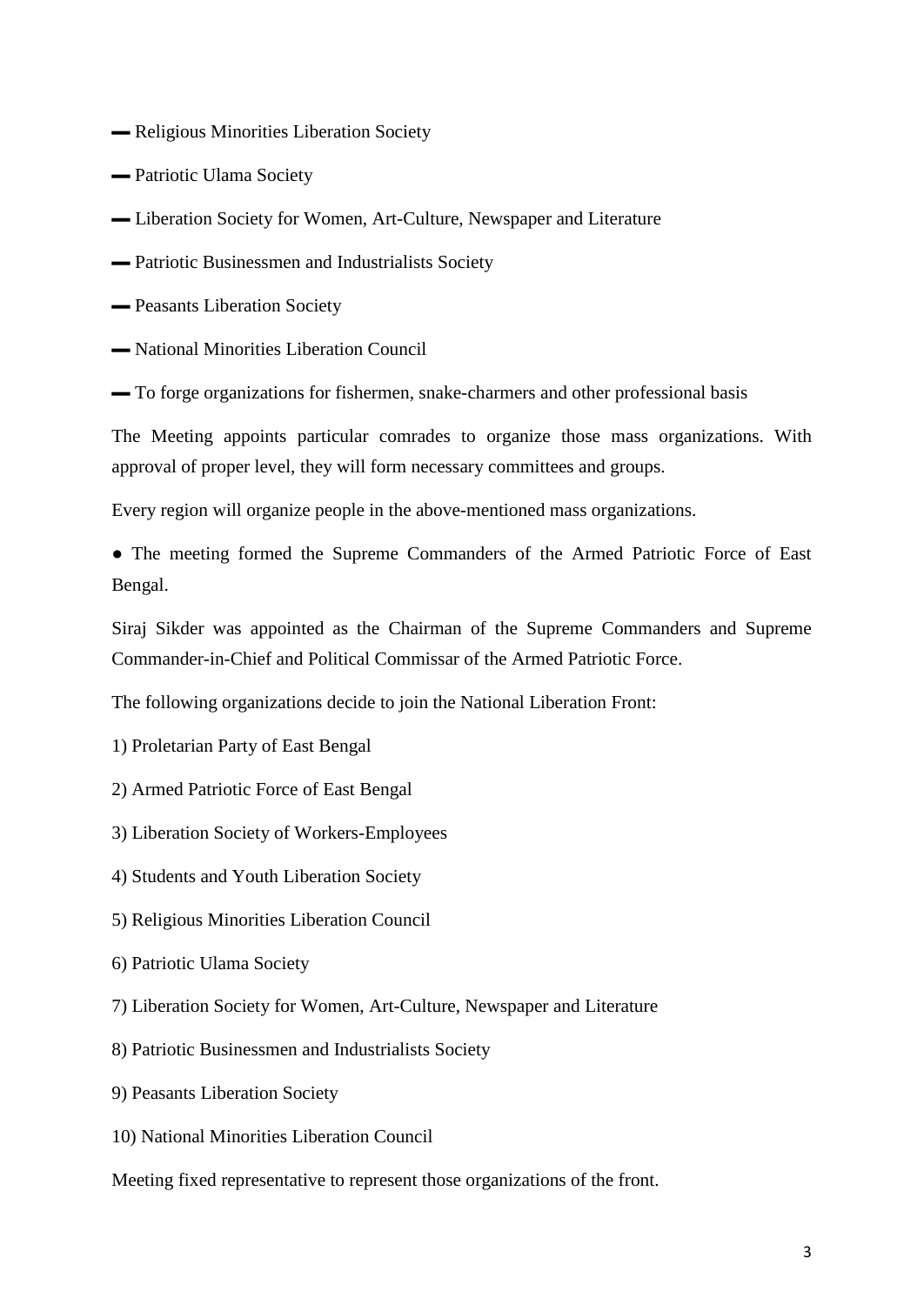● Party will continue its work inside and outside front according to the interest of domestic and international proletariat. For example:

To popularize party and its lines

To directly recruit people to party

To unmask various forms of revisionists

To unify proletarian revolutionaries, that is, establish and maintain class unity

Party will continue to work inside and outside front with independence and initiative

After the liquidation of the so-called other Marxists and joining of other leftist revolutionaries/groups in front, independent party activity outside front will not be needed.

To put slogan outside party in the name of comrade Siraj Sikder will be adjourned. It will be used as inside party slogan.

Those who want to know about party, can be informed that comrade Siraj Sikder is the leader.

Other slogans will continue to exist as before.

• Recruit those in various mass organizations who want to join front. Those who are active there, should be made understand the necessity of leadership of party in national democratic revolution. Those should be organized in study circles who want to join party. Thus, party work has to be carried in front.

● Call various patriotic (Secret and open) leftist groups as part of nation of East Bengal to accelerate their national struggle by joining front.

● Try to unify various patriotic classes, sections, fractions, groups and individuals and minority people in front.

• Form regional committee of front in different regions. Appoint people for the organizations of front.

Similarly, work should be done in sub-regions and lower levels.

• The meeting proposed the Provisional Central Committee of the National Liberation Front and its Chairman's name. Meeting proposed following tasks to be given to Central Committee: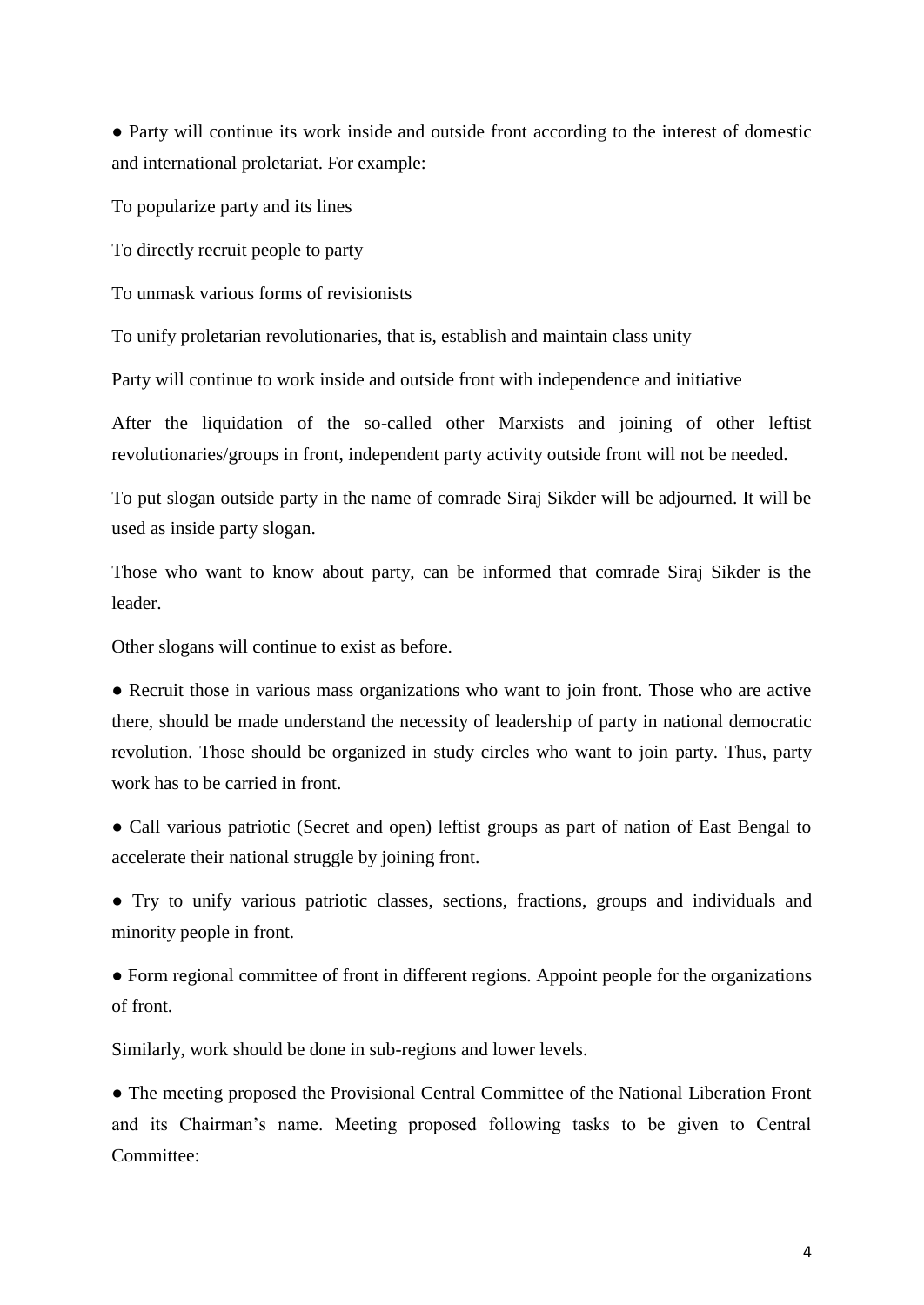1) Publish Declaration of Front

2) Produce Program and Constitution

3) Hold national congress and form full-fledged Central Committee

4) The Provisional Central Committee will carry the activities of front; the chairman will carry the activities of front when the meeting of central committee will not be going on

5) (The Central Committee) is able to co-opt necessary members.

● Organizers of various levels and leading cadres expressed the following positions on the document regarding certain comrade:

Do not appoint that comrade to any leading policy-making, security-related or organizational work-related post.

On the basis of the above positions, meeting released the comrade from his post of full membership of Central Committee and its related other posts.

• Celebrate Armed Force Day (30 April), International Labor Day (1 May), Party Day (3 June 1973 is the 2<sup>nd</sup> Anniversary of Party Formation of the Proletarian Party of East Bengal).

On the occasion of the Days, the significance of the party history should be discussed. Various levels must carry celebration meeting on that occasion.

On the occasion of Party Day, publish summation of past experience of party.

● Situation will not be same in everywhere of the organization. Some areas may be developed, some areas may be backward or medium, in some areas, development is principal while in some areas consolidation is principal, in some areas, armed struggle is principal while in some areas, preparation for armed struggle, retreat may be principal.

Yet, each area will work according to own condition by combining it with general line.

It is applicable to cadres too. Some cadres will be backward. Each cadre has good and strong aspects while he/she has bad and weak aspects on the other side too.

To work without thinking that, is one-sidedness. Consequently, work will be blindly and we shall be disappointed.

● Our principle with respect to being opportunists and renegades of those who are related to serious security: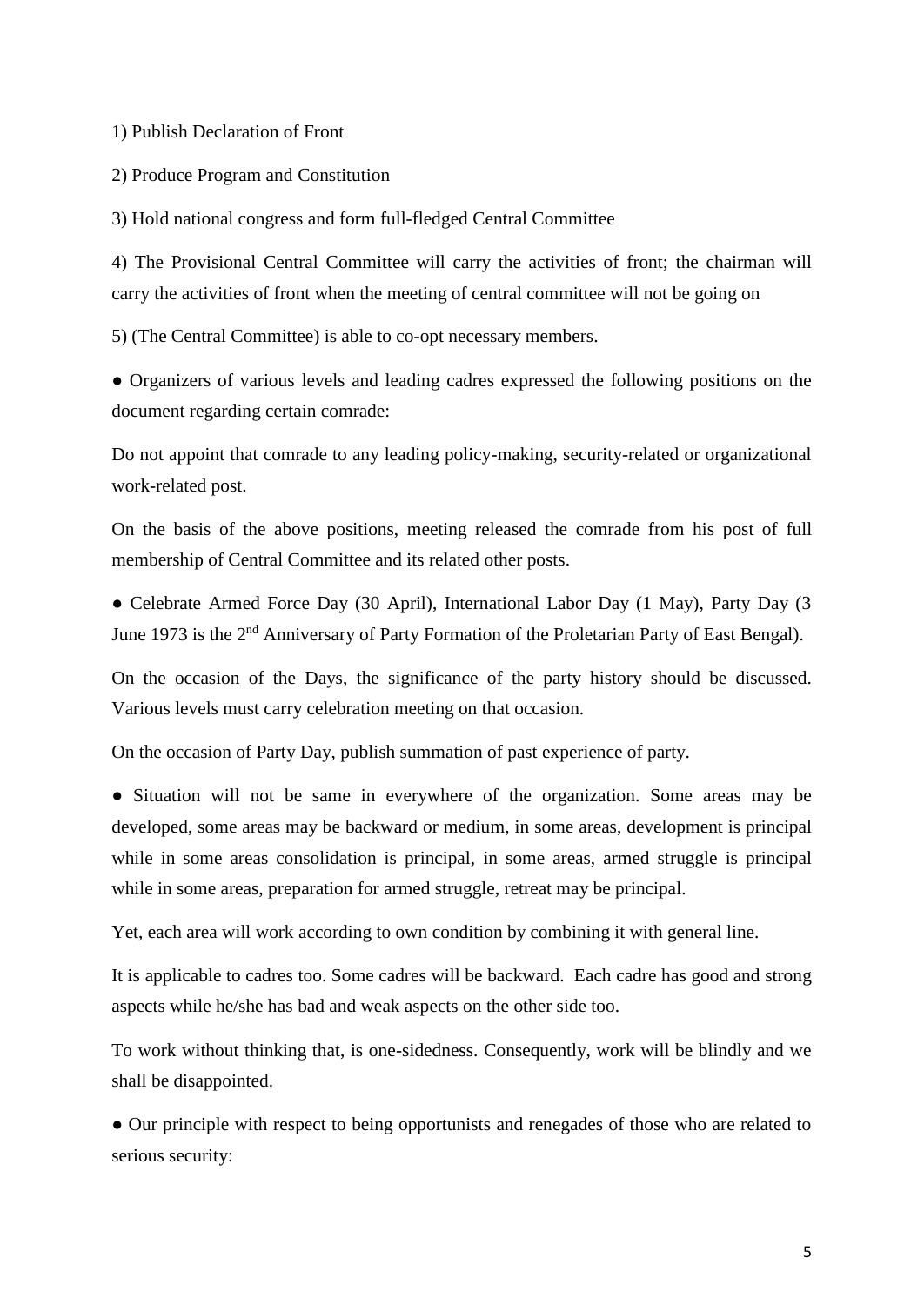▬ Try to convince them till the end and apply various tactics to stop them from being opportunists

▬ Take various preparations to resist violation of security during this time

▬ Do not relate those with serious security who have such possibilities

▬ Give capital punishment in enemy areas and put in custody in liberated areas to those who make security problems even after taking all those steps

● In military field, solving financial problem is central task.

Meeting appreciates those regions that took steps to put this decision in action.

In materializing that decision, we should sum up the positive and negative experiences of the regions that took steps to put that decision in action, discover its laws and work accordingly so that we can achieve success.

• The Armed Propaganda Team experimentally carried propaganda in an area. It made grand success.

Meeting calls upon all the areas to put that in action.

• On the occasion of the second anniversary of formation of party, the following comrades are given after death membership:

1. Com. Taher 2. Com. Baten 3. Com. Polas 4. Com. Nayan 5. Com. Zillu 6. Com. Sayeed 7. Com. Shahin 8. Com. Anis 9. Com. Kuddus 10. Com. Pintu 11. Com. Razzak 12. Com. Hiru 13. Com. Nazrul

Later on, more martyrs will be given party membership on the basis of further investigation.

● The Indian intervention in Sikkim further clarified their expansionist character.

• The problem of money exchange further deepened the crisis of Bangladesh puppet government. People's wrath and hatred is intensifying in this crisis.

It further clarifyingly proves the treacherous act of Bangladesh puppet government to sell Bangladesh to Indian expansionists.

• Petit bourgeoisie are either dogmatist or narrow empiricists. This is why their method of thinking and working is one-sidedness, superficiality and subjectivism.

In organization, they are split-ist.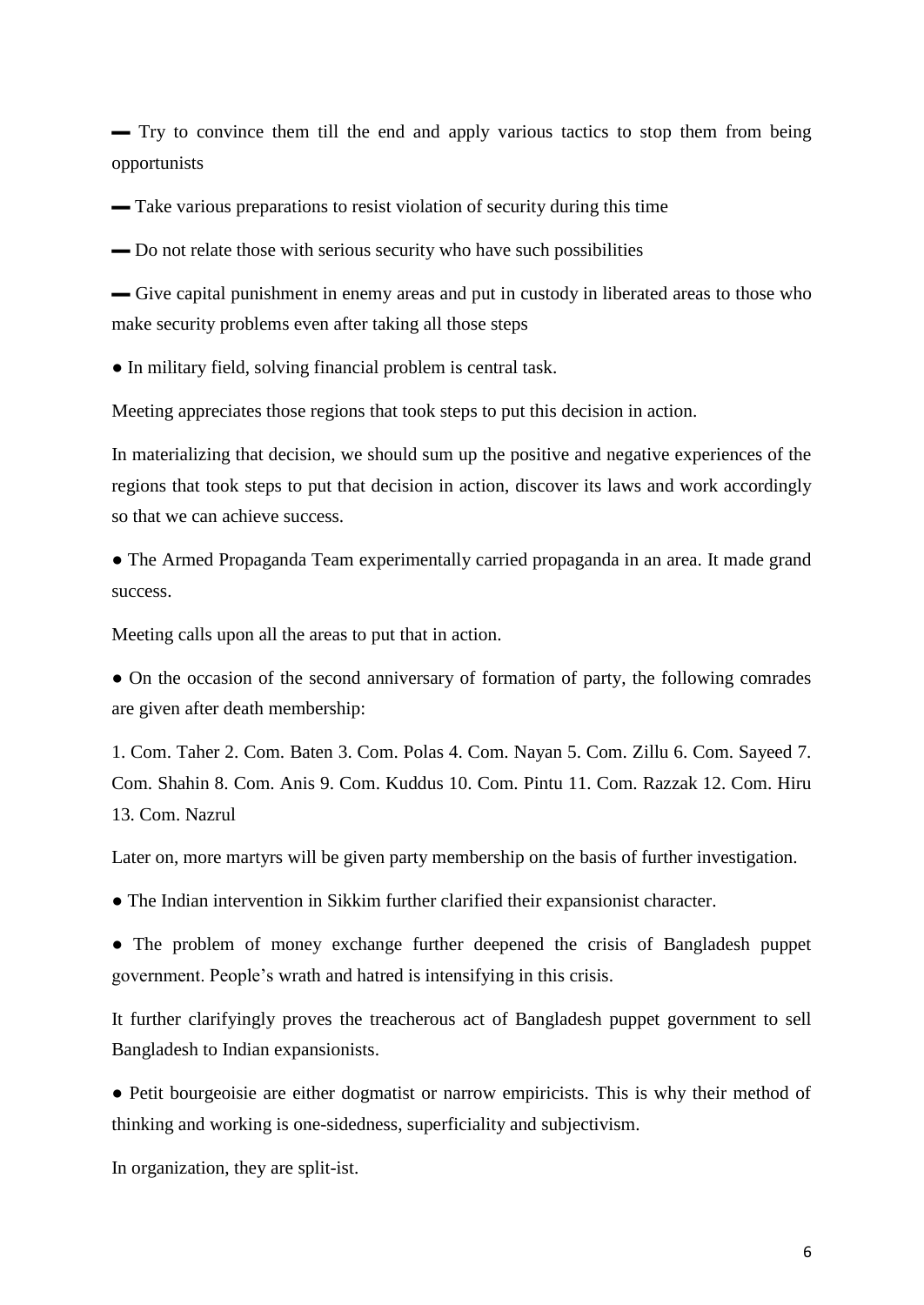In politics, that is, in class struggle, they vacillate in left or right.

In writing, speaking and reading, they are stereo type.

The above-mentioned points are the various manifestations of bourgeoisie ideology.

In each of their work, our cadres must verify them whether or not they commit those errors.

If our activities are guided by those petit bourgeoisie manifestations, we shall be foolish and defeated; if we are free from those, we shall be wise and victorious.

● Organizers shall not express opinion on important matters before higher level puts opinion.

They should collect own cadres', sympathizers' and people's opinion regarding that and send to higher level.

Leading cadres will arrange coordination system with his/her area so that in case he/she loose contact with party for any reason, his/her area does not get disconnected.

Take class on leadership and on human relation.

We should be very much attentive on developing cadres that are able to be leadership. Organization did not properly realize the importance of the matter in the past.

● Apart from regional subscription, each region will collect subscription for center and special region from own sympathizers.

Meeting accepts the call and coupon regarding that.

● It is the duty of the organizers to make policy, utilize cadres and improve their standard.

If the organizer run here and there and shows himself/herself busy, it will mean that he/she is inefficient.

In this regard, meeting accepts Some Guide for Leadership [Appendix-I].

• Leading cadres and other cadres must submit the usage of their time in percent to higher level.

The following works must be done:

— Carry responsibility given by party

▬ Read own self

— Make others read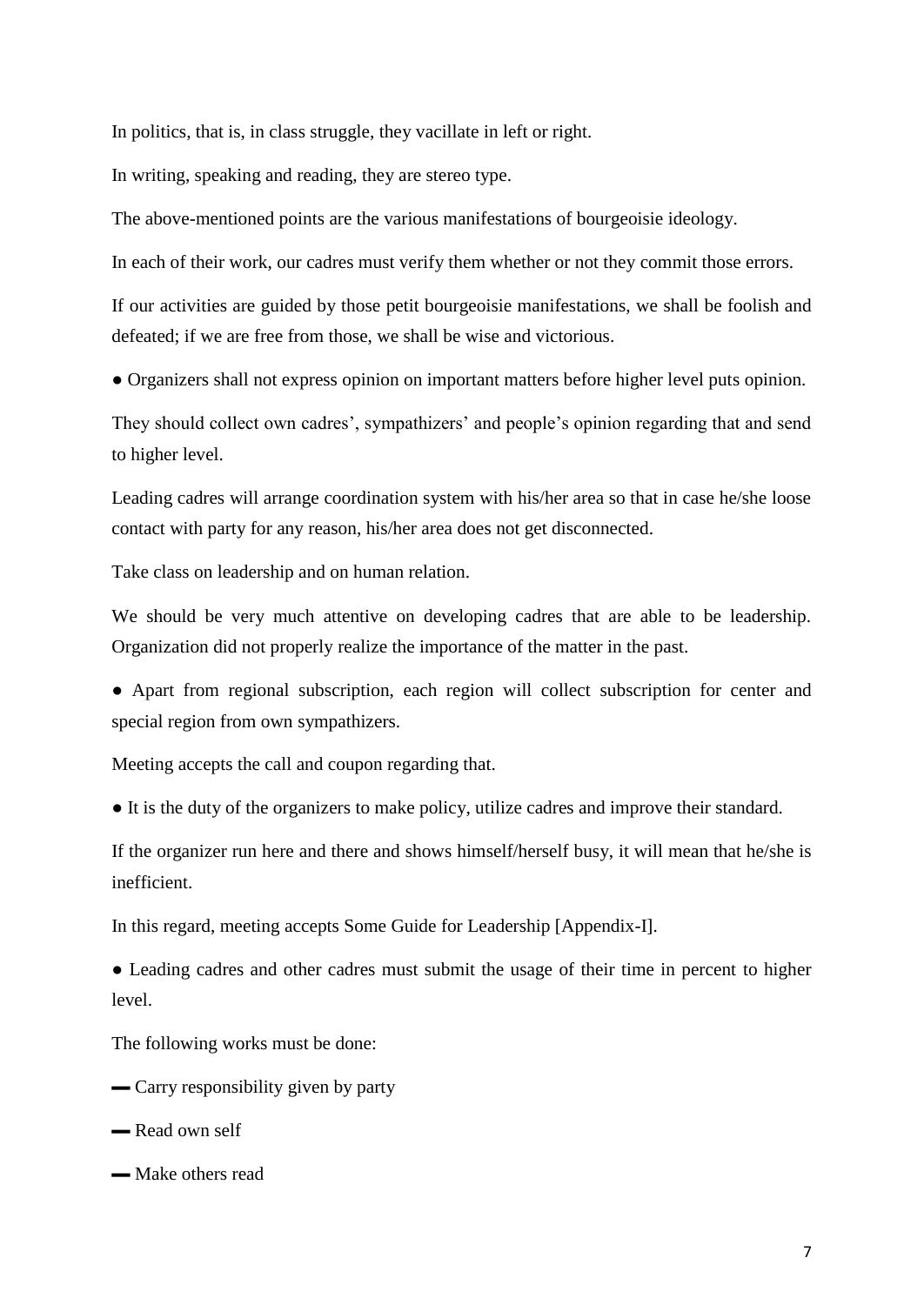▬Write

▬ Think

▬ Physical exercise (Programing on foot or Bicycle included in it)

▬ Chat

▬ Take food, rest and entertainment

Add all times spent except the last one, then divide the sum total by 24, then multiply the result with hundred. Thus, determine percentage. It should not be below 50%.

● Gain Knowledge regarding general health, sickness and medical treatment.

● Any subordinate unit must not meet its need until center meets its need like printing central documents, money and security.

If subordinate unit violates this rule, that will manifest one-sidedness in thinking and splitism in organization.

• Each region shall appoint particular comrade to keep account.

● Determine the hindrances in thinking that appear before in the course of accomplishing a work. In order to clear those, first wage ideological struggle on the eve of doing that.

To be solely dependent on any single matter while doing any work is manifestation of onesidedness. Consequently, work will not succeed. First and foremost, it needs to clear the obstacle in thinking because it is thinking that controls work.

• Determine the level of organizational work, that is, which one is principal between on the one hand, level of development of organization or that of its consolidation on the other, armed struggle on the one side and development and consolidation on the other, and determine working method accordingly.

- Work with plan: monthly, half yearly and yearly etc. That is, determine work and timetable.
- $\bullet$  Meeting accepts the Circular of the Central Committee (1<sup>st</sup> Week March)
- Determine criterion of cadres.

An organizer must have the following criterion:

 $\rightarrow$  Able to carry order from higher level and able to carry own decision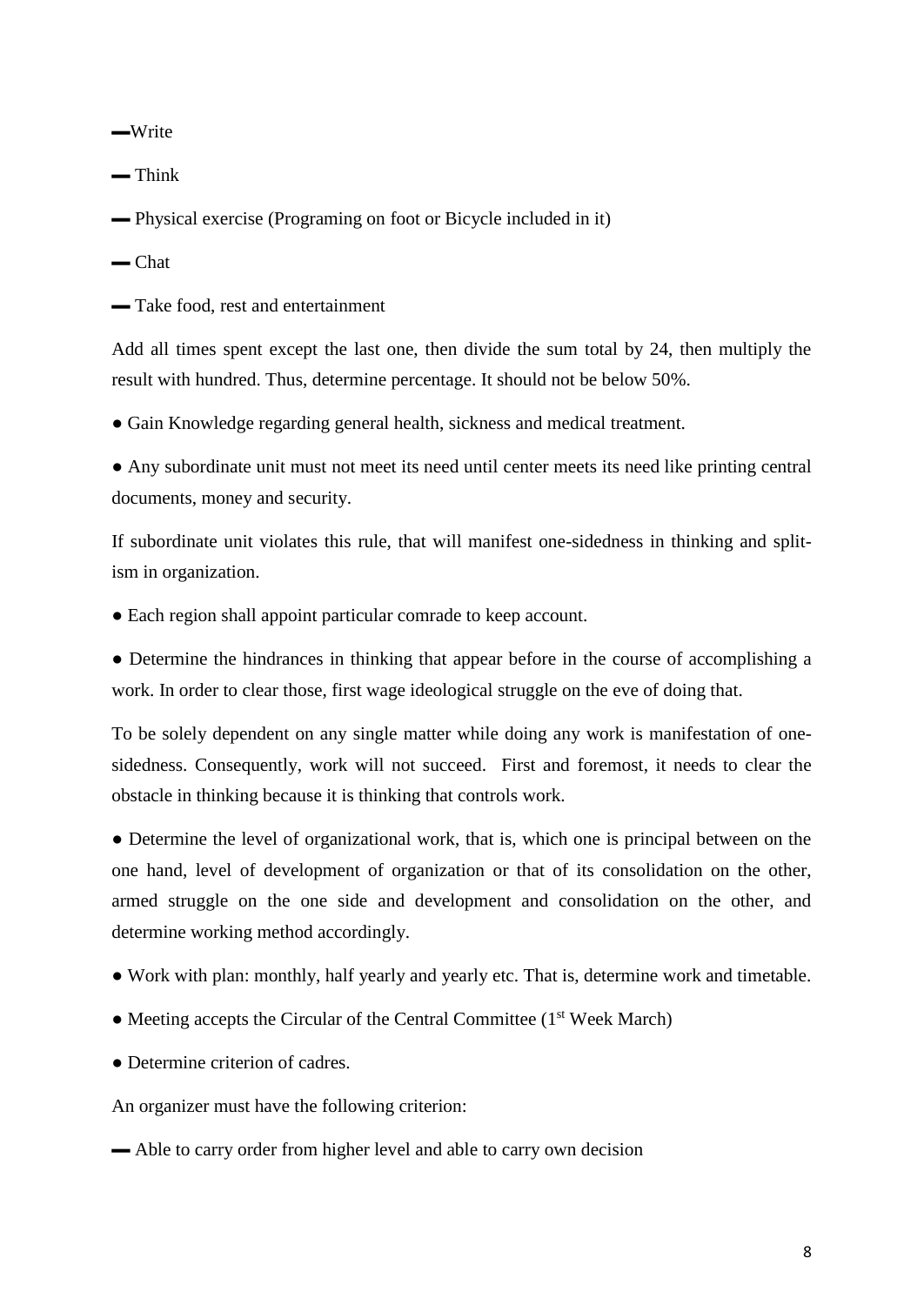- ▬ Able to combine works
- ▬ Able to understand and make others understand political lines and documents
- Able to keep secrecy and security
- $\rightarrow$  Able to stop mouth on special secret matters
- ▬ Spirited
- $\longrightarrow$  Able to write local leaflet
- ▬ Able to run problematic persons

▬ Able to carry organizational and military work; at least able to carry study circle, cell, military group and military attack

- Obedient to party and leadership
- ▬ Trustful and abide by discipline
- ▬ Motivated to scarify personal interest
- ▬ Brave
- ▬ Wise
- ▬ Study
- ▬ Dogmatism and narrow empiricism is not his/her principal aspect
- $-$  Has own knowledge on everything of a region
- $\equiv$  Is disciplined and able to keep smaller offices
- ▬ Economical
- ▬ Try to correct errors and deviations
- ▬ Keep good relation with co-workers, lower and higher level cadres
- ▬ Has idea on press and printing
- ▬ Knows how to ride bicycle, swim and boat
- ▬ Flexible in discussion
- ▬ Is not split-ist in relation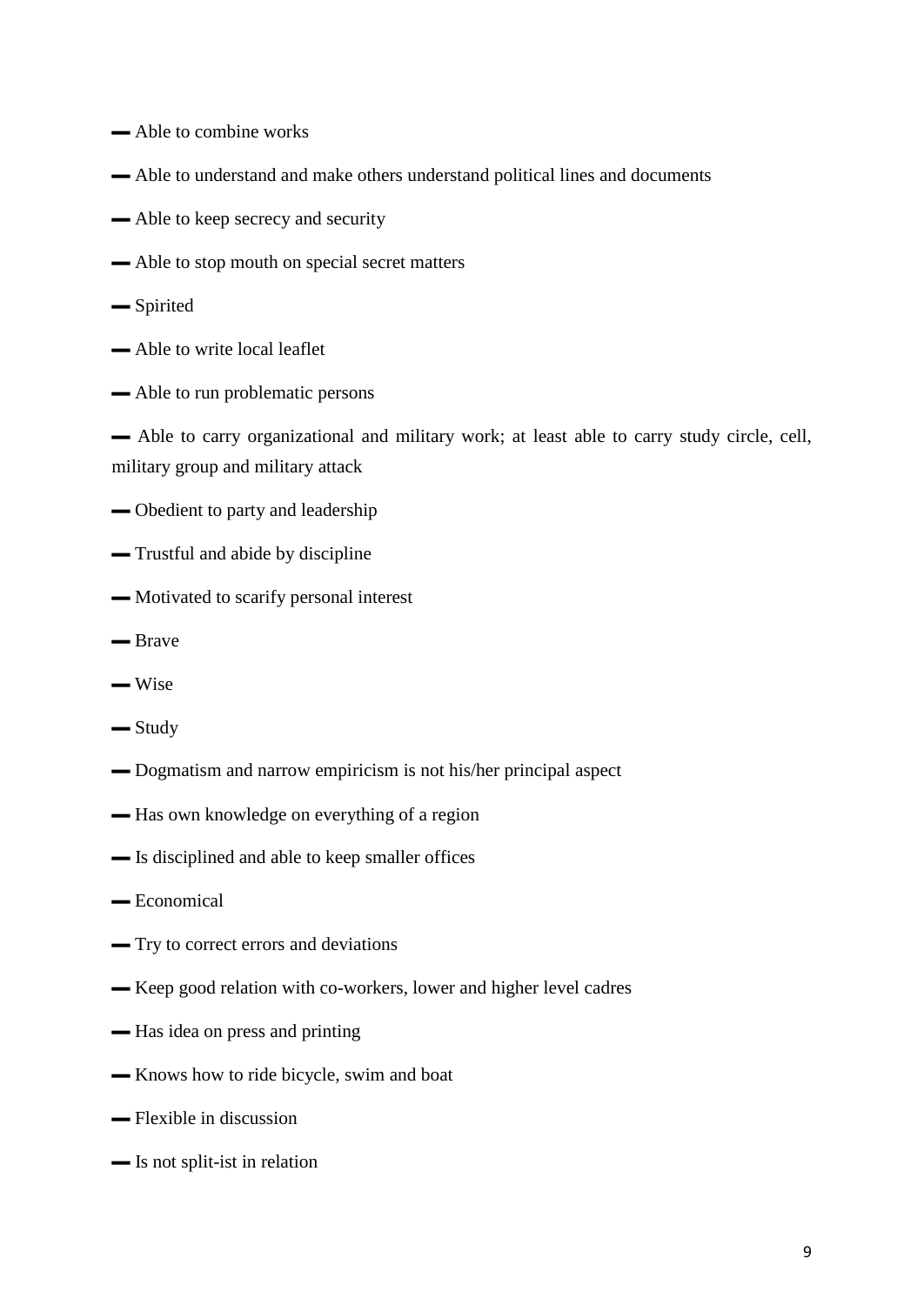- ▬ Disciplined in daily life
- ▬ Takes advice
- ▬ Takes care of cadres as much as possible
- ▬ Does not have love-related harmful problems
- ▬ Does not have characteristics of a clique
- ▬ Does have more or less theoretical knowledge about Marxism
- ▬ Does not have vacillation
- ▬ Does not get confused in new situation
- ▬ Able to avoid errors by making summation
- ▬ Arduous
- ▬ Has average idea on arms and ammunitions of party
- ▬ Has more or less idea on Medical Treatment
- ▬ Has more or less idea on sex education
- ▬ More or less physically healthy
- ▬ May stand criticism
- ▬ Is not liberalist
- ▬ Can analyze the nature of errors and correct that
- ▬ Able to determine principal task
- $\rightarrow$  Able to attend program timely
- ▬ Is impressive in conversation with sympathizers and lower levels
- ▬ Must be full member of party
- ▬ Must be able to make policy, utilize cadres and improve them
- $-$  Has quality to accept and actualize written or verbal good proposal, advice and order
- ▬ Eager to learn
- Determine criterion for study circle, cell and military group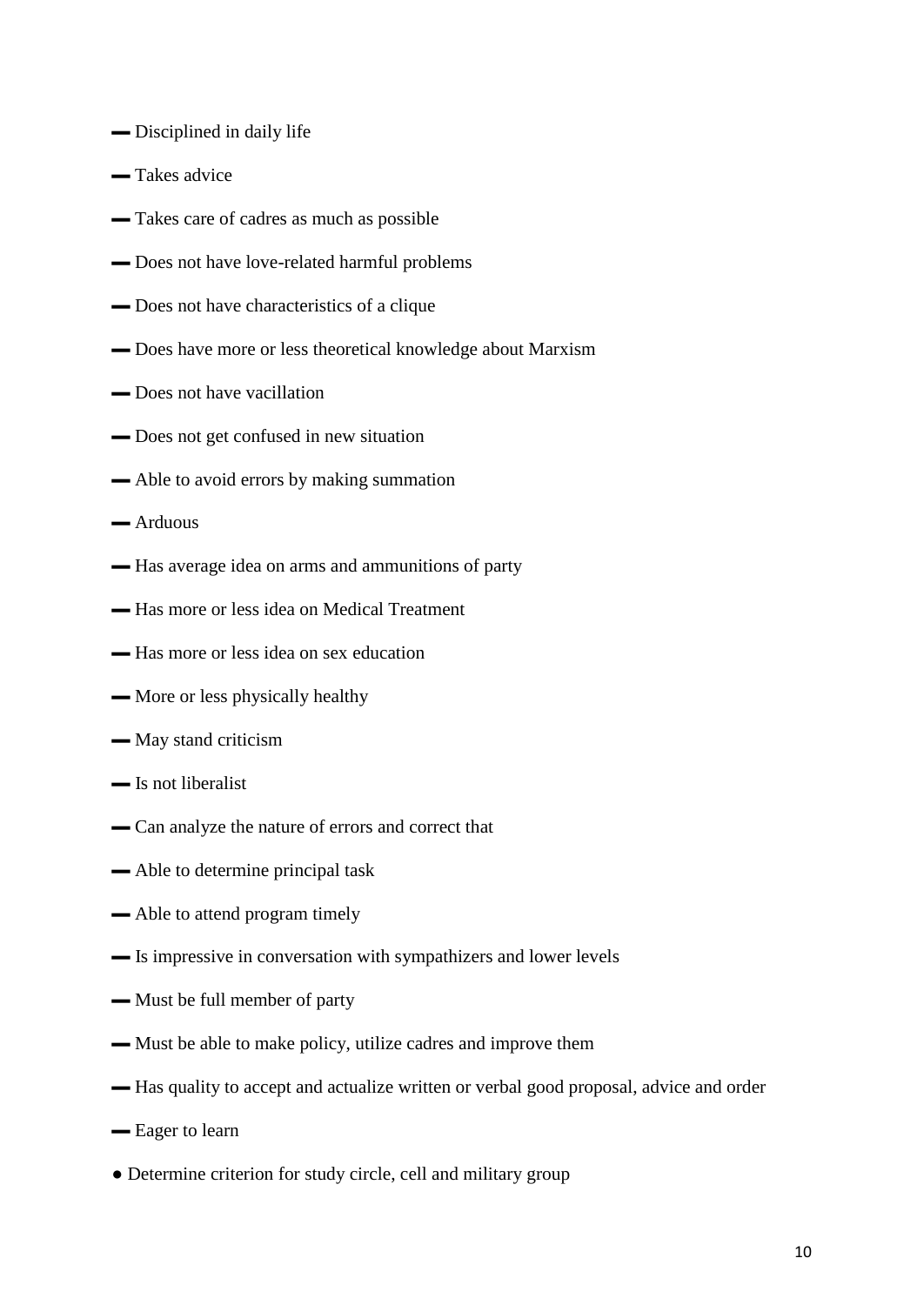Various levels will propose necessary criterion for central committee members.

• We are the responsible for success or failure. Organizer is responsible for good or bad of a region.

● To overcome illusion toward old society, first it is necessary to be clear in thinking, persist in to overcome the difficulties and overcome that.

Thus, clear errors of thinking and habits of old society.

- Meeting grants the Seventh Communique of the Central Committee.
- Meeting grants the rules and decisions made by the Chairman.
- Members made criticism-self-criticism in the meeting.
- Meeting concluded successfully by fixing the schedule of the next meeting.

### ►◄

## **Appendix-I**

## **Some Guides for Leadership**

- **When making whole timer—**
- ▬ See whether or not advanced character
- ▬ Whether or not his/her face, behavior and conversation is advanced character
- ▬ Impressive or not

Do not make him/her whole timer, if he/she is not of advanced character

### ● **Task of Leadership**

- 1) Policy Making:
- ▬ Finding out problems and giving its solutions
- ▬ Take report, question, hold meeting to find out problems
- $\equiv$  Read documents and theories centering on problems
- Thinking
- ▬ Finding out solutions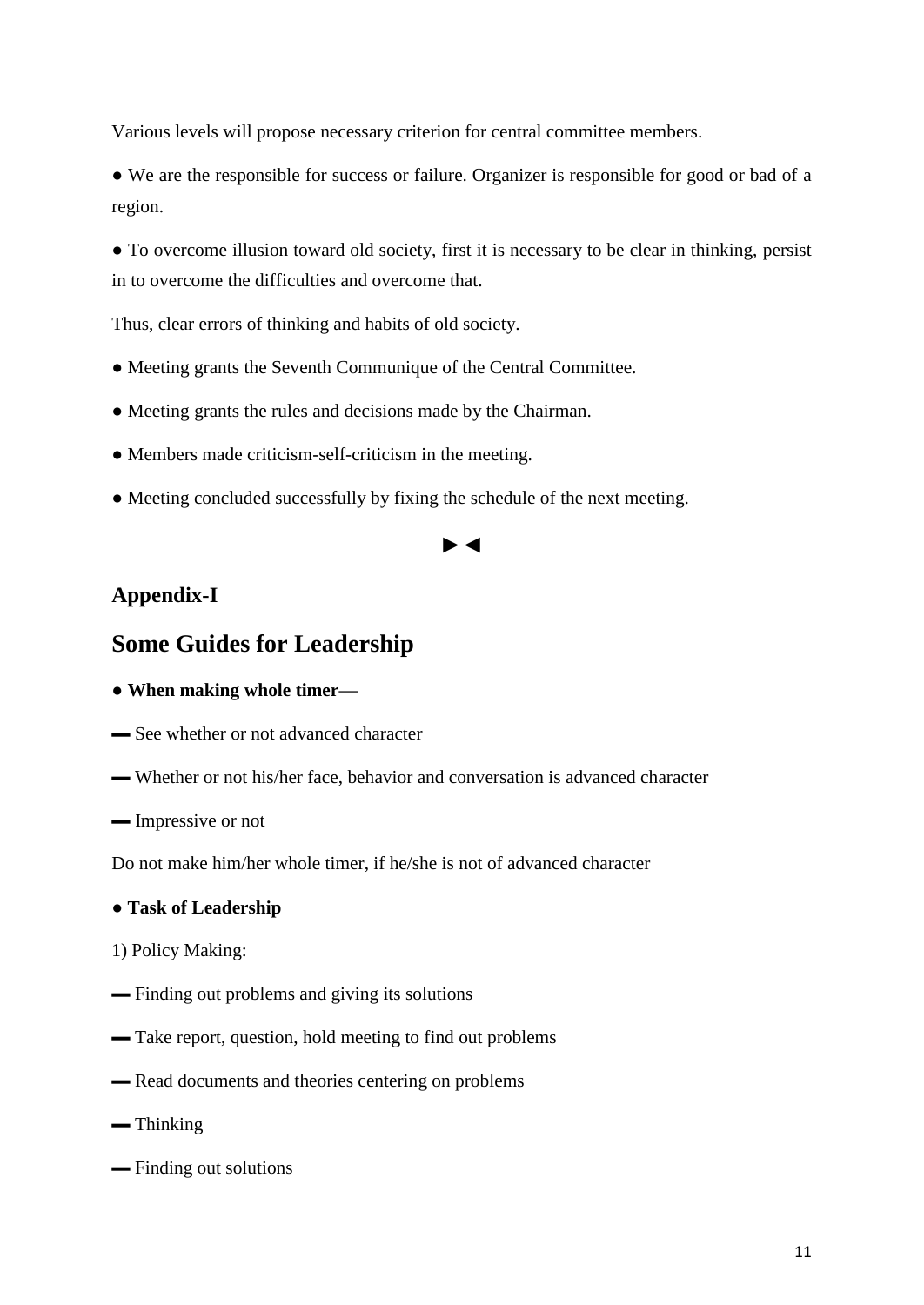▬ Discuss about solutions (If necessary through Meeting)

- 2) Materializing policy/Utilizing cadres:
- ▬ giving order
- make them understand by discussion
- $\blacksquare$  make them understand by meeting

3) Improvement:

Carry study conference, meeting for summation of experience (before the meeting, tell them to be prepared with reading related theories), meeting of reading documents, general meeting

- 4) Acknowledgement of policy implementation
- Investigate
- ▬ Solve the problems that arise during that time
- 5) Experiment:

▬ Discover more developed work-method, find out qualified persons and appoint them and making experiments in other fields

6) Summation of Experience

▬ Find out success, errors and limitations of order and policy implementation and do not repeat it in future

- Leadership needs to have close contact with cadres. For that, courier center is needed
- Appreciate good aspects of cadres and sympathizers
- Solve the problems of criticism
- Properly apply democracy and centralism
- ▬ Ask for opinions before decision
- ▬ Convince when giving decision
- **← Accept good proposal if there is any**
- ▬ Ask criticism and proposals
- Let the opposing opinions be submitted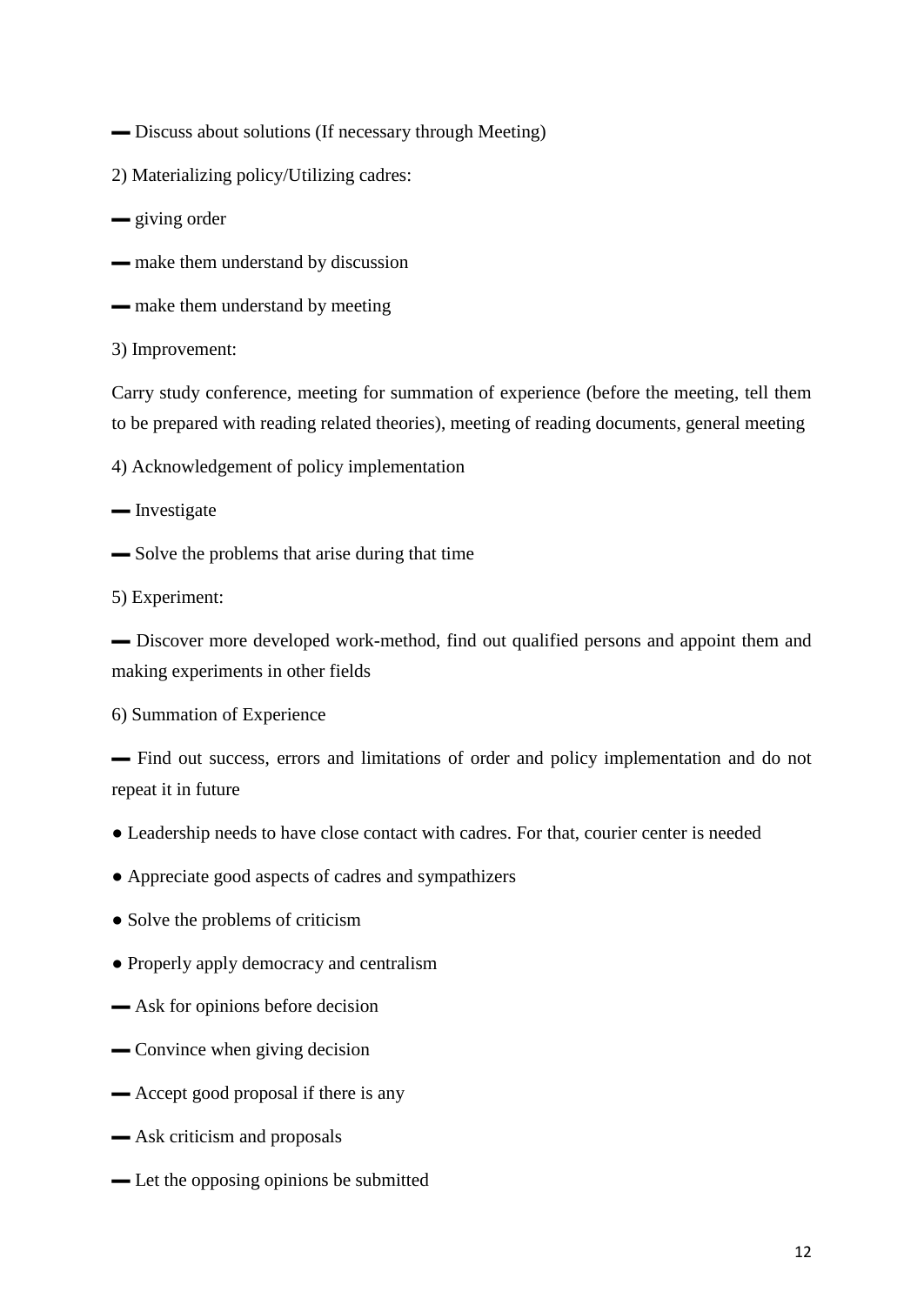- ▬ Activate full democracy
- ▬ Firmly implement decisions and orders

The unchanged petit bourgeoisie say order and centralism as bureaucratic and dictatorial.

It is natural for leadership to get this type of charge. If he/she does not get this type of charge, he/she is liberalist.

- Appoint cadres to appropriate posts
- Create public opinion:
- ▬ Against opportunists
- ▬ Before demoting
- Division of labor:
- Discussion group
- ▬ Propaganda group

▬ Investigation group (If there is manpower shortage, investigate one area by another area's people or by courier)

- ▬ Teacher group
- ▬ Organizer group, carrying military, study circle and mass organization
- ▬ Account keeper
- ▬ Courier, office
- ▬ Cadre history
- Regional based history
- ▬ Account
- ▬ Keeping operation sheet etc.
- ▬ Educating in different professions
- ▬ Steno type
- ▬ Radio mechanics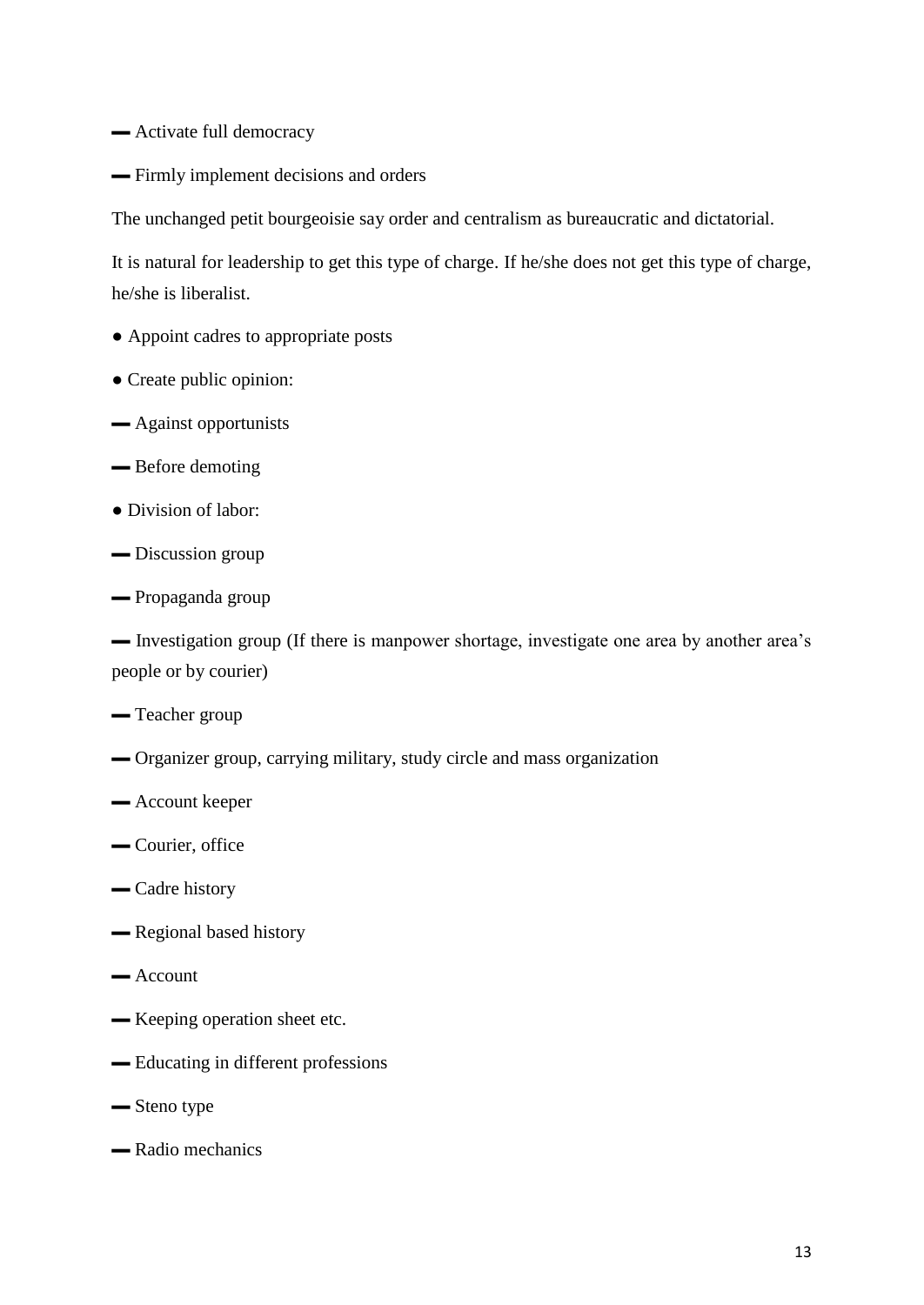— Driving etc.

● Applying necessary formality: Written approval, verbal approval, letter with signature, strictness on decision

- Own Improvement:
- ▬ Problem-based study
- ▬ General Textbook-Quotation, Five articles, People's war
- ▬ Stalin's 'Dialectical and historical materialism'
- ▬ Selected readings of Mao Tse-Tung
- ▬ Our documents
- Keep close contact and hold meeting with higher level
- Reject split-ism
- Keep security
- Coordinate between various works:
- ▬ Notebook on problems
- Duty sheet
- Looking at duty sheet
- To know about different subjects, discuss with those who are learned on those:
- ▬ Doctors
- ▬ Scientists etc.
- Follow the method of discussion:
- ▬ Discuss on everyone's own interested subjects; go to politics through that
- Be good hearer and be caring
- Textbook on Leadership:
- ▬ Read 'Some problems on leadership' of organizational documents
- ▬ Read 'Role of Leaders and Cadres in revolution'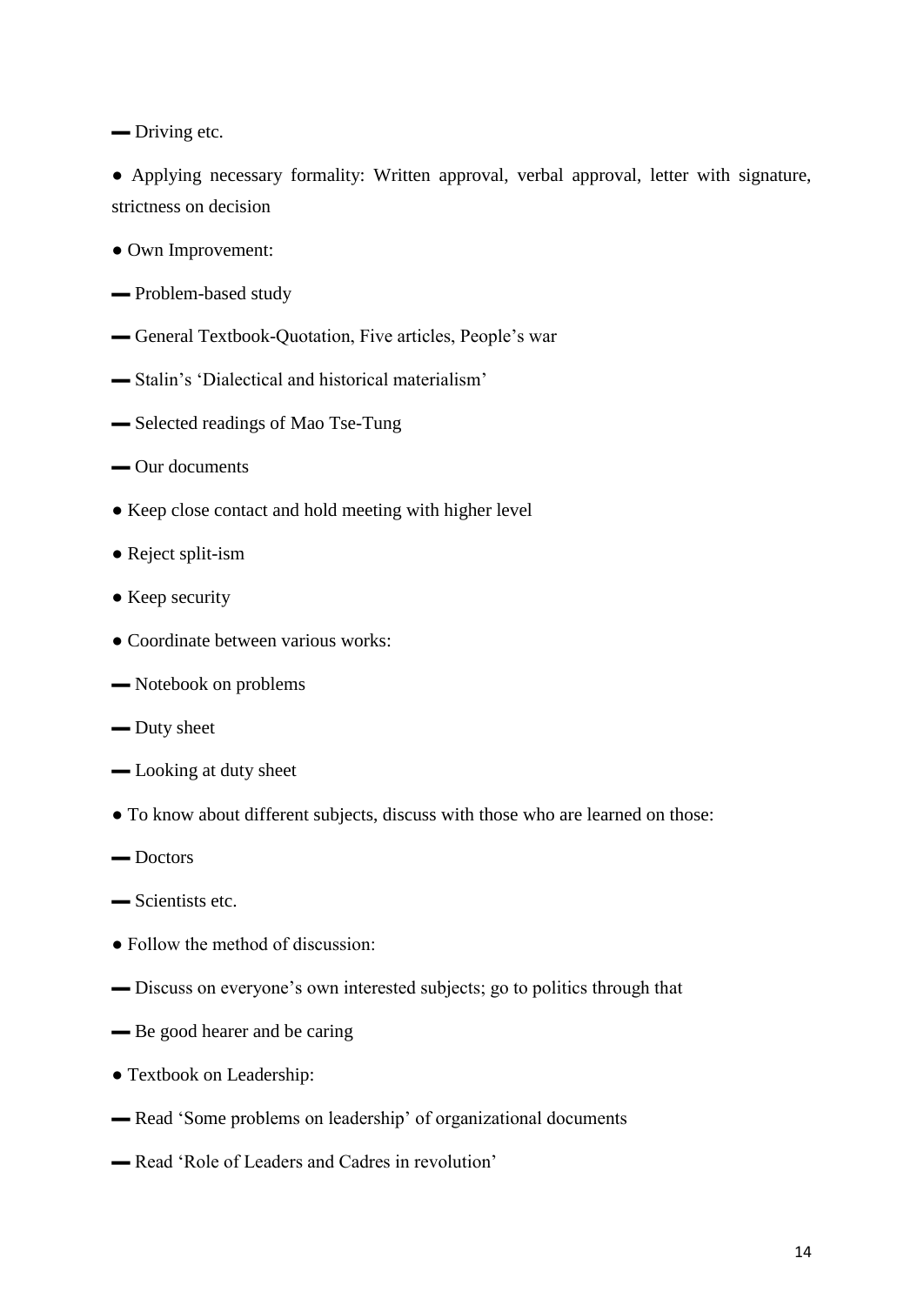- ▬ Read 'How to solve shortage of cadres'
- ▬ [Cadre
- ▬ Leadership of party committee] From Quotation
- ▬ [Discussion
- ▬ Criticism
- ▬ How to do a work] From Documents
- Bimonthly plan:
- ▬ Complete consolidation before the end of Jaishtha [Jaistha is a Bengali month—CPMLM-BD]
- ▬ Carry improvement, complete rectification movement
- ▬ Build leadership group
- Make study circle and guerrilla group
- ▬ Complete communication
- ▬ Appoint courier
- ▬ Forge relay center
- ▬ Collect cadre history
- ▬ Giving membership/applicant membership/study circle membership etc.

● Without eliminating the petit bourgeoisie characteristics, one cannot achieve leadership capability

### ►◄

## **Followings are added to the 8th communique:**

The National Liberation Front of East Bengal will chant the following slogans:

- ◄ Long Live the National Liberation Front of East Bengal!
- ◄ Long Live the Armed Patriotic Force of East Bengal!
- ◄ Long Live the Chairman of National Liberation Front—Siraj Sikder!